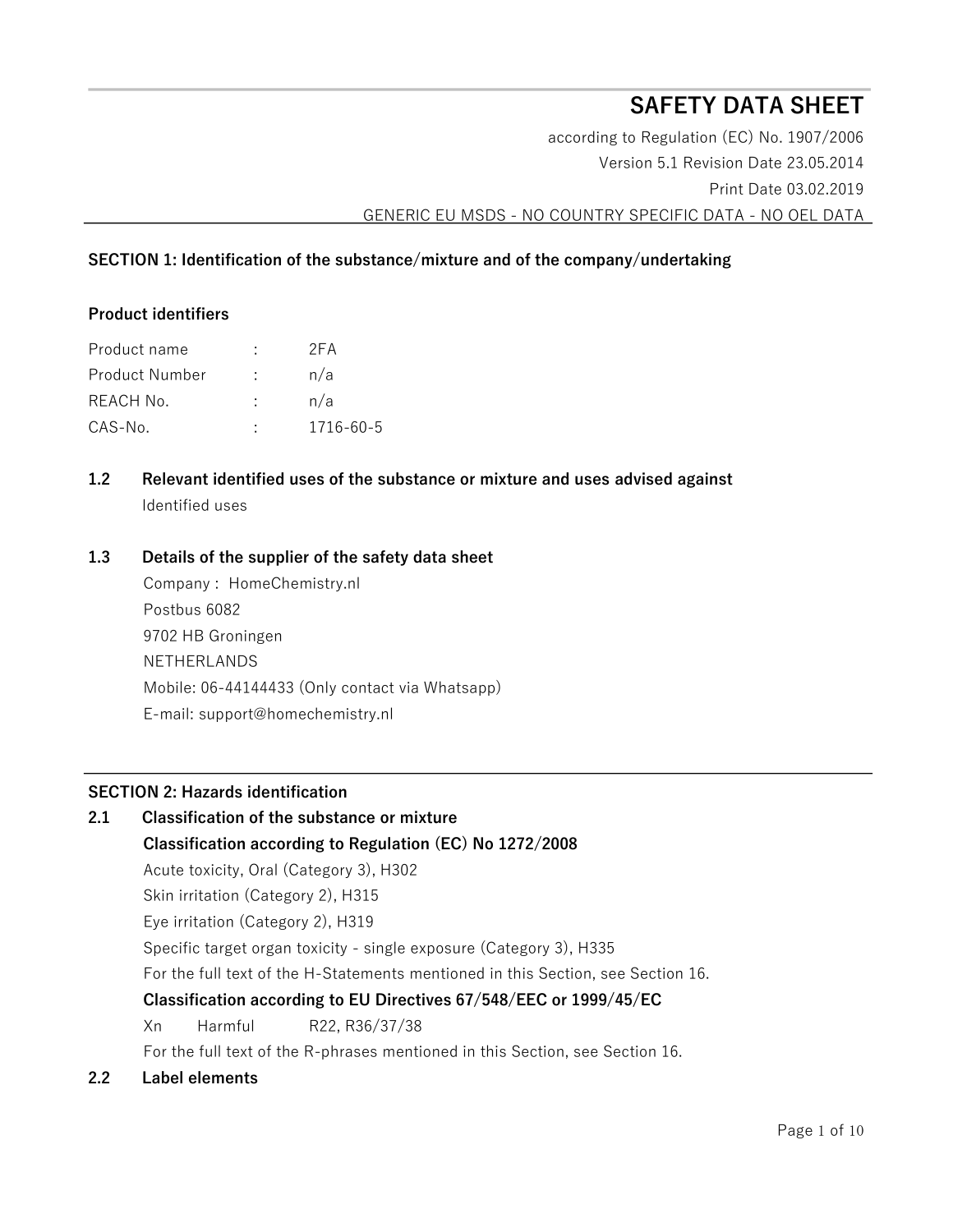# **Labelling according Regulation (EC) No 1272/2008**

Pictogram



| Signal word<br>Hazard statement(s)              | Warning                                                             |
|-------------------------------------------------|---------------------------------------------------------------------|
| H302                                            | Harmful if swallowed.                                               |
| H315                                            | Causes skin irritation.                                             |
| H319                                            | Causes serious eye irritation.                                      |
| H335                                            | May cause respiratory irritation.                                   |
| Precautionary statement(s)                      |                                                                     |
| P261                                            | Avoid breathing dust.                                               |
| $P305 + P351 + P338$                            | IF IN EYES: Rinse cautiously with water for several minutes. Remove |
|                                                 | contact lenses, if present and easy to do. Continue rinsing.        |
| <b>Supplemental Hazard</b><br><b>Statements</b> | none                                                                |

**2.3 Other hazards –** none

# **SECTION 3: Composition/information on ingredients**

## **3.1 Substances**

| Synonyms         | : 2FA, 2-fluoro-amphetamine |
|------------------|-----------------------------|
| Formula          | : $C_9H_{12}NF \cdot HCl$   |
| Molecular Weight | : 189.07 $g/mol$            |
| CAS-No.          | $: 1716 - 60 - 5$           |

# **Hazardous ingredients according to Regulation (EC) No 1272/2008**

| Component                                            | Classification               | Concentration |
|------------------------------------------------------|------------------------------|---------------|
| (RS)-1-(2-fluorophenyl)-propan-2-amine hydrochloride |                              |               |
| CAS-No. 1716-60-5                                    | Acute Tox. 3; Skin Irrit. 2; | $\leq$ 100 %  |
|                                                      | Eye Irrit. 2; STOT SE 3;     |               |
|                                                      | H302, H315, H319, H335       |               |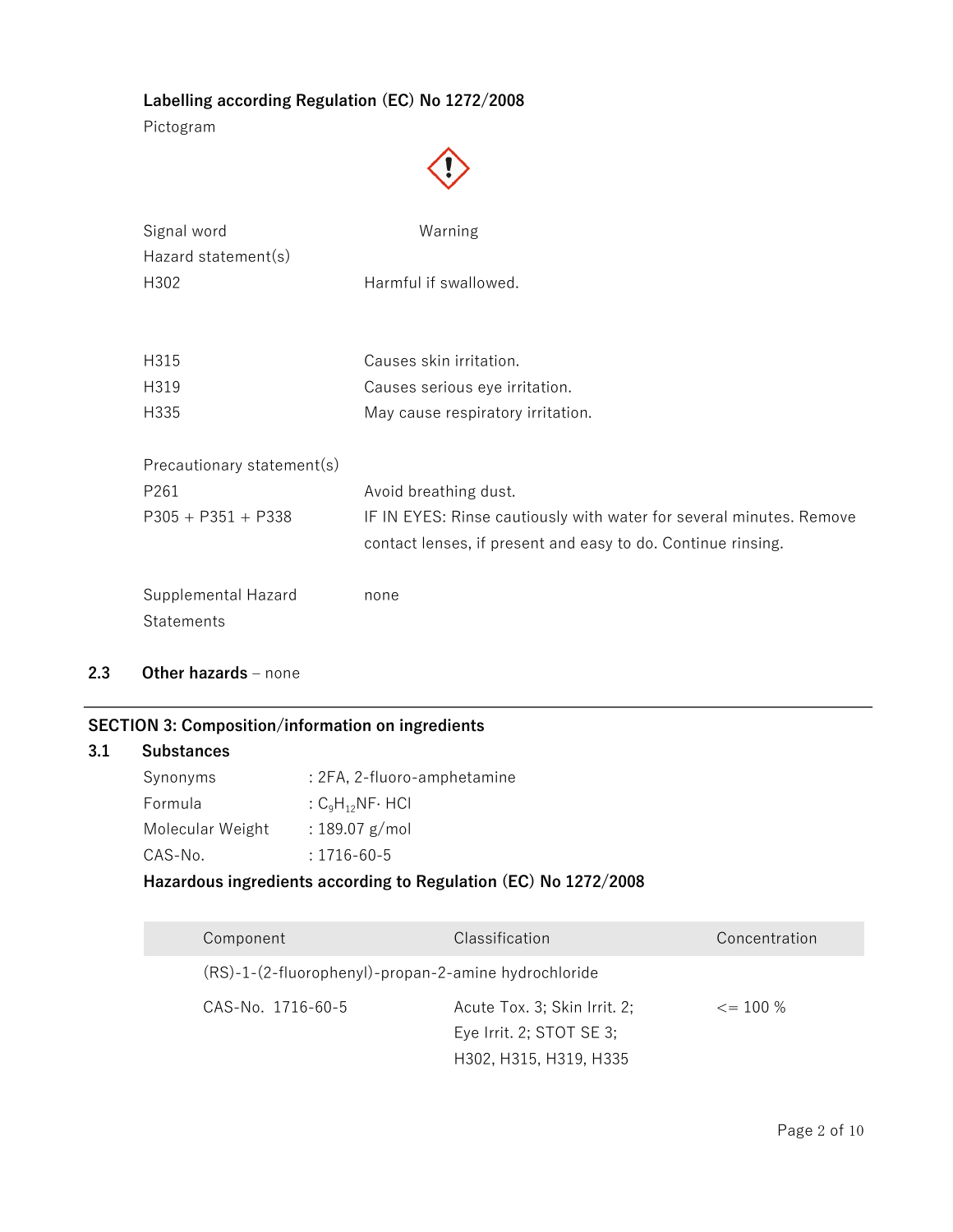# **Hazardous ingredients according to Directive 1999/45/EC**

| Component                                            | Classification      | Concentration      |
|------------------------------------------------------|---------------------|--------------------|
| (RS)-1-(2-fluorophenyl)-propan-2-amine hydrochloride |                     |                    |
| CAS-No. 1716-60-5                                    | Xn, R22 - R36/37/38 | $\epsilon = 100\%$ |

For the full text of the H-Statements and R-Phrases mentioned in this Section, see Section 16

# **SECTION 4: First aid measures**

# **4.1 Description of first aid measures General advice**  Consult a physician. Show this safety data sheet to the doctor in attendance. **If inhaled**  If breathed in, move person into fresh air. If not breathing, give artificial respiration. Consult a physician. **In case of skin contact**  Wash off with soap and plenty of water. Consult a physician. **In case of eye contact**  Rinse thoroughly with plenty of water for at least 15 minutes and consult a physician. **If swallowed**  Never give anything by mouth to an unconscious person. Rinse mouth with water. Consult a physician. **4.2 Most important symptoms and effects, both acute and delayed**  The most important known symptoms and effects are described in the labelling (see section 2.2) and/or in section 11. **4.3 Indication of any immediate medical attention and special treatment needed**  no data available **SECTION 5: Firefighting measures 5.1 Extinguishing media**

**Suitable extinguishing media** 

Use water spray, alcohol-resistant foam, dry chemical or carbon dioxide.

**5.2 Special hazards arising from the substance or mixture**  Carbon oxides, nitrogen oxides (NOx), Hydrogen chloride gas

# **5.3 Advice for firefighters**

Wear self contained breathing apparatus for fire fighting if necessary.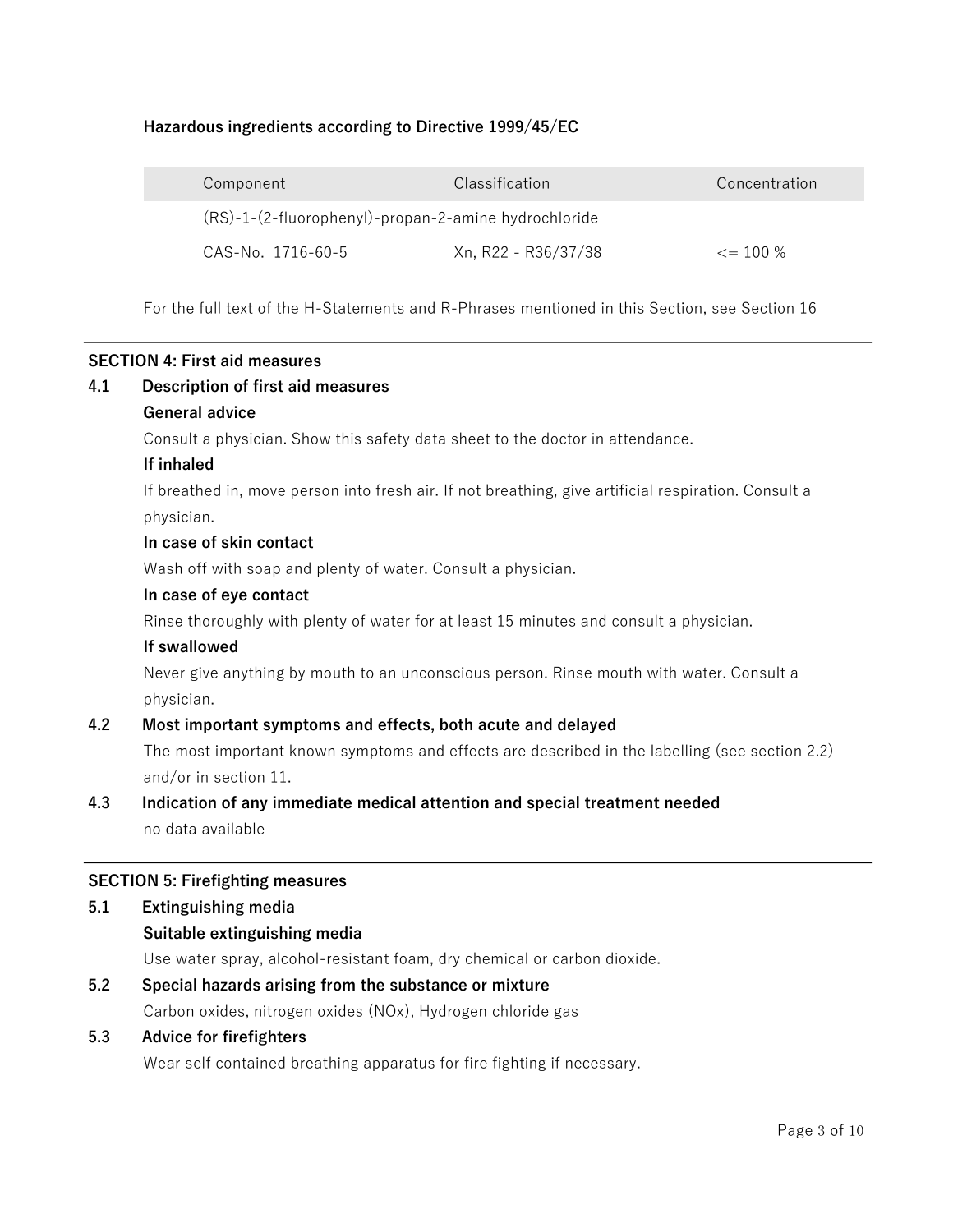# **5.4 Further information**

no data available

## **SECTION 6: Accidental release measures**

**6.1 Personal precautions, protective equipment and emergency procedures** 

Use personal protective equipment. Avoid dust formation. Avoid breathing vapours, mist or gas. Ensure adequate ventilation. Evacuate personnel to safe areas. Avoid breathing dust. For personal protection see section 8.

**6.2 Environmental precautions** 

Do not let product enter drains.

#### **6.3 Methods and materials for containment and cleaning up**

Pick up and arrange disposal without creating dust. Sweep up and shovel. Keep in suitable, closed containers for disposal.

**6.4 Reference to other sections** 

For disposal see section 13.

# **SECTION 7: Handling and storage**

# **7.1 Precautions for safe handling**

Avoid contact with skin and eyes. Avoid formation of dust and aerosols.

Provide appropriate exhaust ventilation at places where dust is formed.Normal measures for preventive fire protection.

For precautions see section 2.2.

# **7.2 Conditions for safe storage, including any incompatibilities**

Store in cool place. Keep container tightly closed in a dry and well-ventilated place.

Recommended storage temperature: 2 - 8 °C

#### **7.3 Specific end use(s)**

Apart from the uses mentioned in section 1.2 no other specific uses are stipulated

#### **SECTION 8: Exposure controls/personal protection**

#### **8.1 Control parameters**

Components with workplace control parameters

# **8.2 Exposure controls**

# **Appropriate engineering controls**

Handle in accordance with good industrial hygiene and safety practice. Wash hands before breaks and at the end of workday.

#### **Personal protective equipment**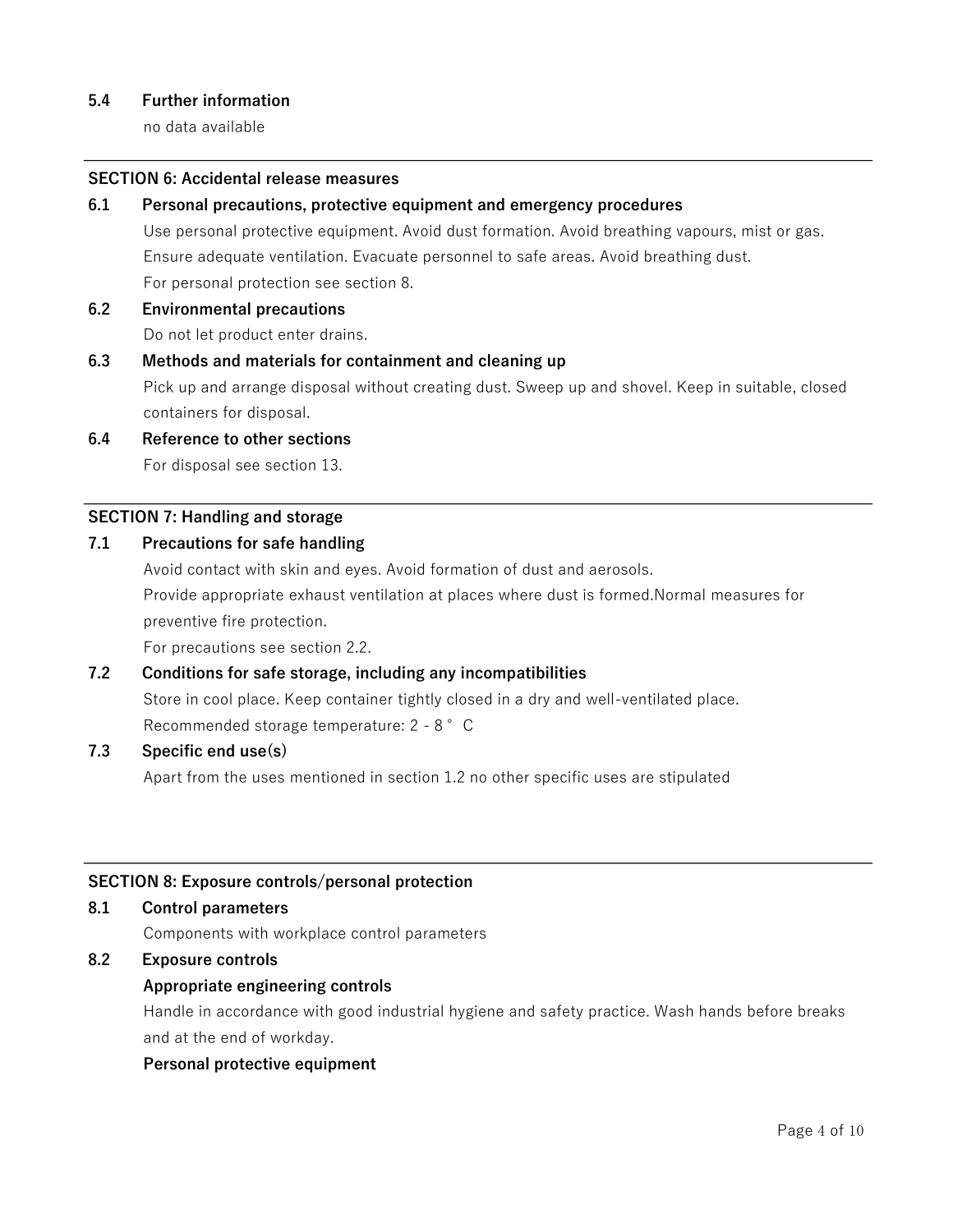# **Eye/face protection**

Safety glasses with side-shields conforming to EN166 Use equipment for eye protection tested and approved under appropriate government standards such as NIOSH (US) or EN 166(EU).

# **Skin protection**

Handle with gloves. Gloves must be inspected prior to use. Use proper glove removal technique (without touching glove's outer surface) to avoid skin contact with this product. Dispose of contaminated gloves after use in accordance with applicable laws and good laboratory practices.

Wash and dry hands.

The selected protective gloves have to satisfy the specifications of EU Directive 89/686/EEC and the standard EN 374 derived from it.

Full contact Material: Nitrile rubber Minimum layer thickness: 0,11 mm Break through time: 480 min

Splash contact Material: Nitrile rubber Minimum layer thickness: 0,11 mm Break through time: 480 min

# **Body Protection**

Complete suit protecting against chemicals, The type of protective equipment must be selected according to the concentration and amount of the dangerous substance at the specific workplace.

# **Respiratory protection**

For nuisance exposures use type P95 (US) or type P1 (EU EN 143) particle respirator.For higher level protection use type OV/AG/P99 (US) or type ABEK-P2 (EU EN 143) respirator cartridges. Use respirators and components tested and approved under appropriate government standards such as NIOSH (US) or CEN (EU).

# **Control of environmental exposure**

Do not let product enter drains.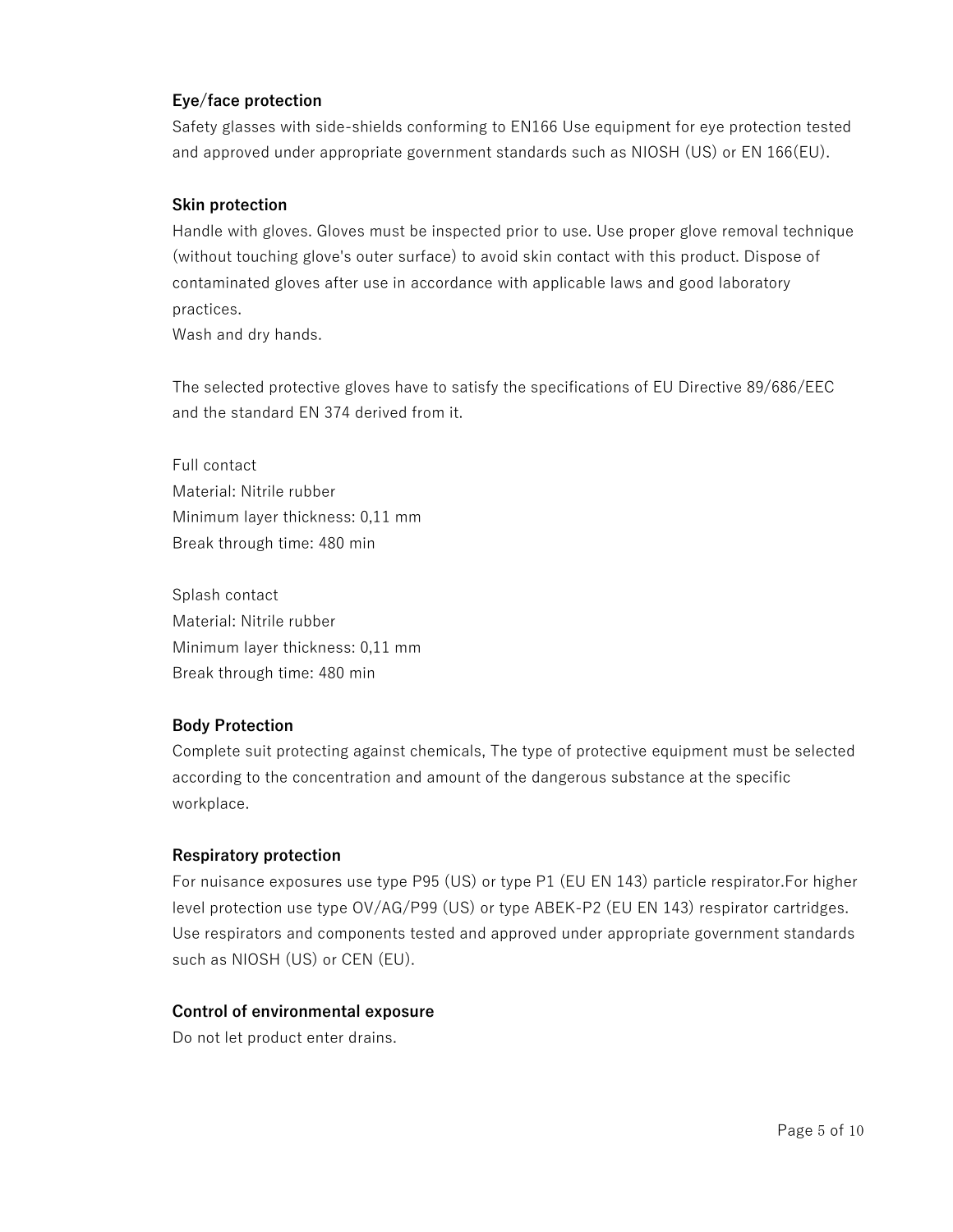# **SECTION 9: Physical and chemical properties**

# **9.1 Information on basic physical and chemical properties**

| a) Appearance                                 | Form: solid       |
|-----------------------------------------------|-------------------|
|                                               | Colour: white     |
| b) Odour                                      | no data available |
| c) Odour Threshold                            | no data available |
| d) pH                                         | no data available |
| e) Melting point/freezing<br>point            | no data available |
| f) Initial boiling point and<br>boiling range | no data available |
| g) Flash point                                | no data available |
| h) Evapouration rate                          | no data available |
| i) Flammability (solid, gas)                  | no data available |
| j) Upper/lower                                | no data available |
| flammability or                               |                   |
| explosive limits                              |                   |
| k) Vapour pressure                            | no data available |
| I) Vapour density                             | no data available |
| m) Relative density                           | no data available |
| n) Water solubility                           | no data available |
| o) Partition coefficient:                     | no data available |
| n-octanol/water                               |                   |
| p) Auto-ignition                              | no data available |
| temperature                                   |                   |
| q) Decomposition                              | no data available |
| temperature                                   |                   |
| r) Viscosity                                  | no data available |
| s) Explosive properties                       | no data available |
| t) Oxidizing properties                       | no data available |

# **9.2 Other safety information**

no data available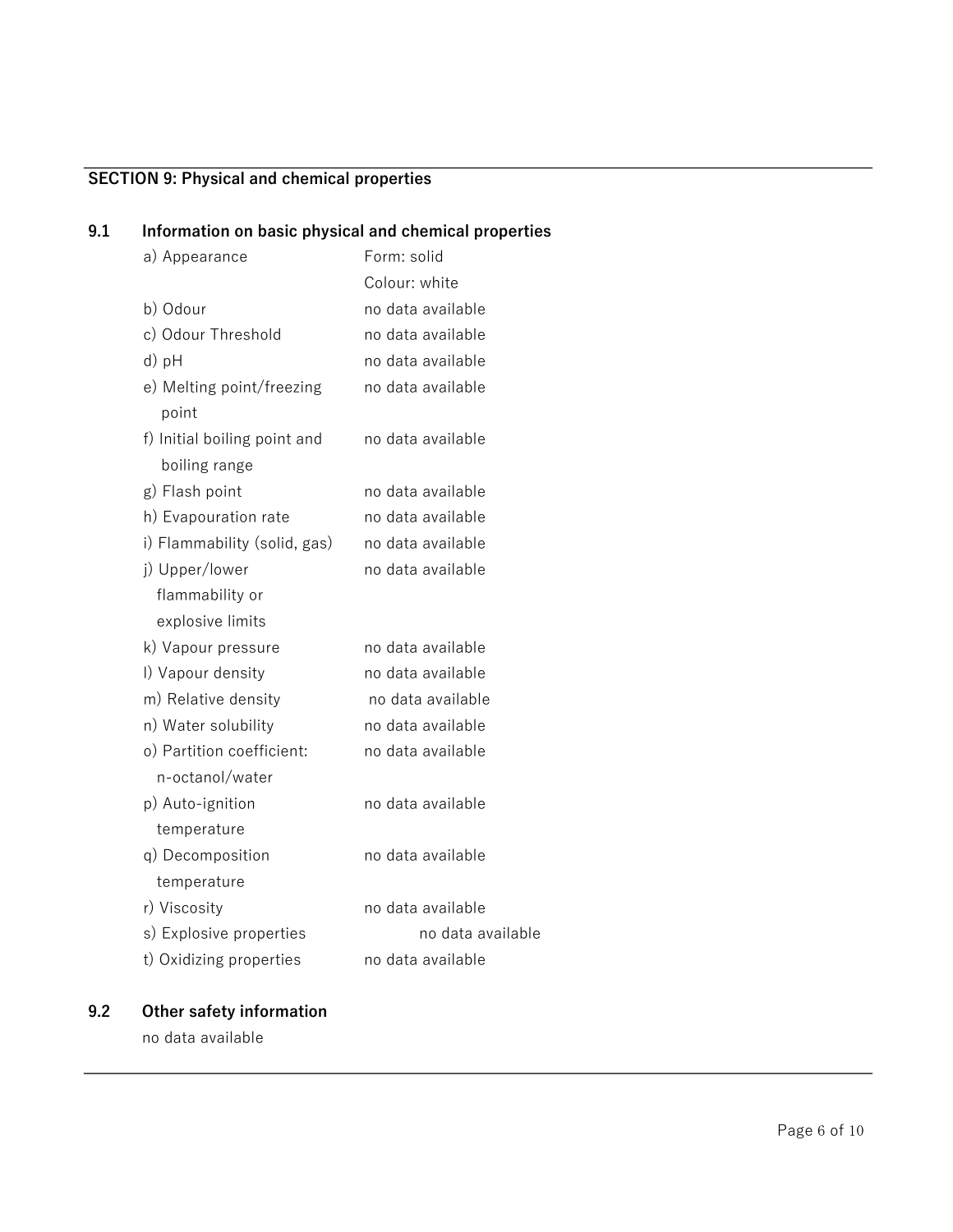# **SECTION 10: Stability and reactivity**

**10.1 Reactivity** 

no data available

# **10.2 Chemical stability**

Stable under recommended storage conditions.

- **10.3 Possibility of hazardous reactions**  no data available
- **10.4 Conditions to avoid**  no data available
- **10.5 Incompatible materials**  Oxidizing agents

# **10.6 Hazardous decomposition products**  Other decomposition products - no data available In the event of fire: see section 5

# **SECTION 11: Toxicological information**

**11.1 Information on toxicological effects Acute toxicity** 

no data available

#### **Skin corrosion/irritation**

no data available

# **Serious eye damage/eye irritation**

no data available

# **Respiratory or skin sensitisation**

no data available

#### **Germ cell mutagenicity**

No data available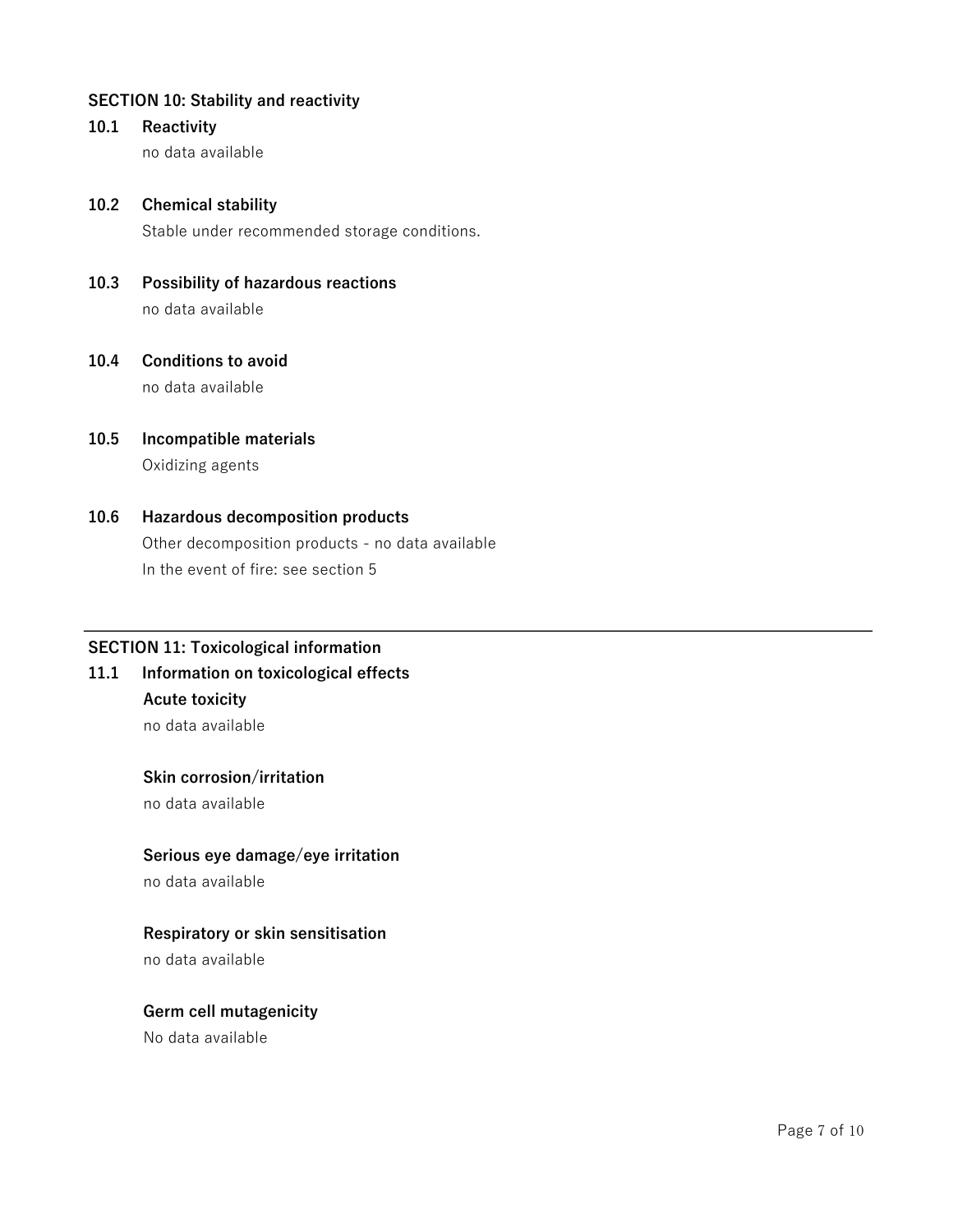# **Carcinogenicity**

IARC: No component of this product present at levels greater than or equal to 0.1% is identified as probable, possible or confirmed human carcinogen by IARC.

# **Reproductive toxicity**

No data Available

## **Specific target organ toxicity - single exposure**

Inhalation - May cause respiratory irritation.

#### **Specific target organ toxicity - repeated exposure**

no data available

# **Aspiration hazard**

no data available

# **Additional Information**

To the best of our knowledge, the chemical, physical, and toxicological properties have not been thoroughly investigated.

# **SECTION 12: Ecological information**

- **12.1 Toxicity**  no data available
- **12.2 Persistence and degradability**  no data available

# **12.3 Bioaccumulative potential**

no data available

# **12.4 Mobility in soil**

no data available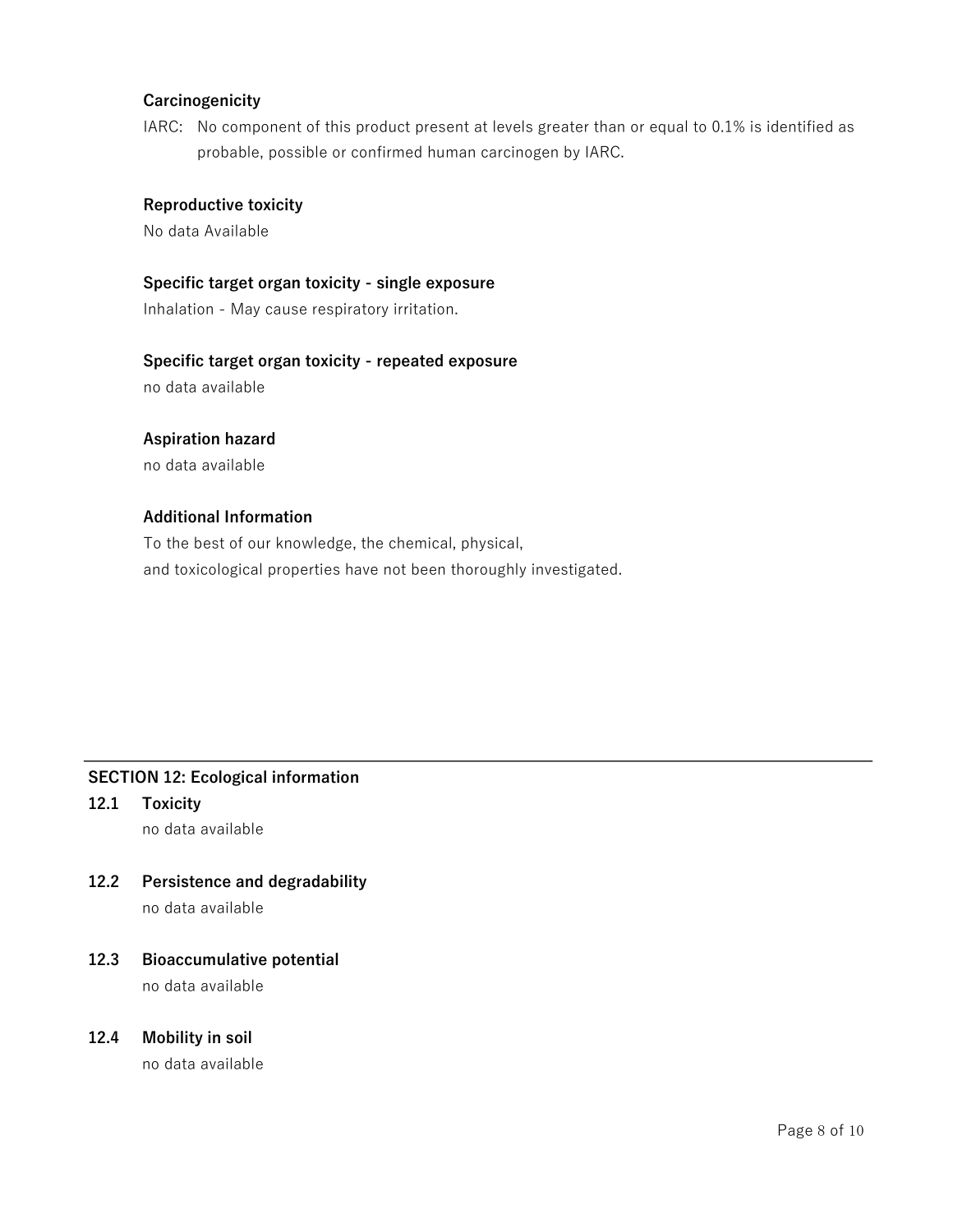# **12.5 Results of PBT and vPvB assessment**

PBT/vPvB assessment not available as chemical safety assessment not required/not conducted

# **12.6 Other adverse effects**

no data available

# **SECTION 13: Disposal considerations**

# **13.1 Waste treatment methods**

# **Product**

Offer surplus and non-recyclable solutions to a licensed disposal company. Contact a licensed professional waste disposal service to dispose of this material. Dissolve or mix the material with a combustible solvent and burn in a chemical incinerator equipped with an afterburner and scrubber.

#### **Contaminated packaging**

Dispose of as unused product.

# **SECTION 14: Transport information 14.1 UN number**  ADR/RID: - IMDG: - IMEGINE IATA: -**14.2 UN proper shipping name**  ADR/RID: Not dangerous goods IMDG: Not dangerous goods IATA: Not dangerous goods **14.3 Transport hazard class(es)** ADR/RID: - IMDG: - IMBG: - IATA: -**14.4 Packaging group**  IMDG: - IATA: - 14.5 **Environmental hazards** ADR/RID: no IMDG Marine pollutant: no IATA: no **14.6 Special precautions for user**

no data available